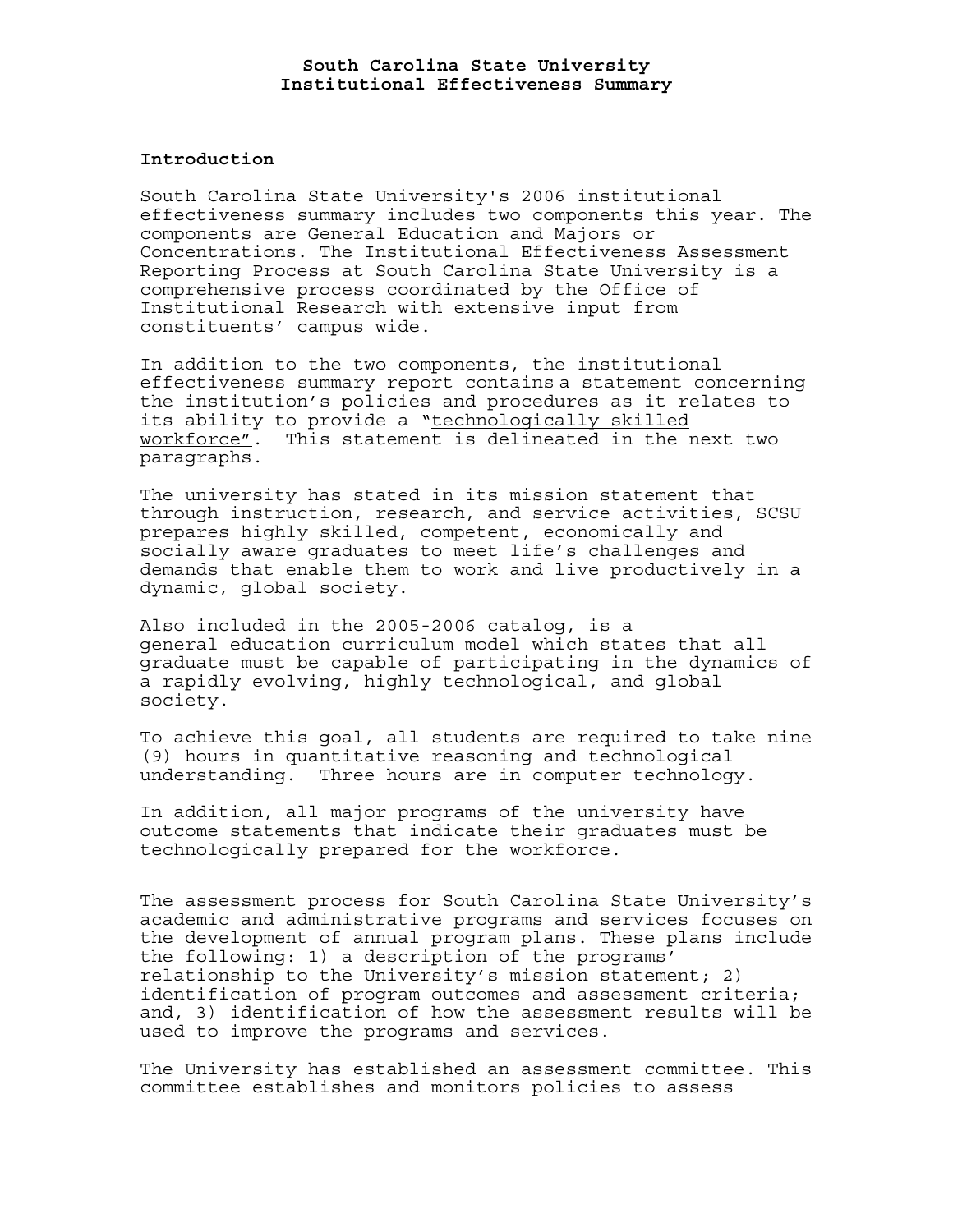academic programs, select assessment instruments, and make recommendations for program improvements.

## **1. General Education**

 The General Education Curriculum at South Carolina State University is designed to address the following outcomes:

- 1. Students will attain literacy---read with comprehension, write and think systematically and logically, and speak with clarity in a manner that is reflective of the educated.
- 2. Graduates will possess factual knowledge and conceptual understanding of the significance impact and value of world art, history, culture, and humanities-based disciplines to enhance their general awareness of world issues and the complexities of modern global culture.
- 3. Graduates will possess quantitative knowledge of liferelated mathematics, sciences, economics, commerce and contemporary technologies.
- 4. Graduates will be fully functional, self-reliant contributors to the evolving global culture in which they all must participate.

The program consists of 48 credit hours. The course requirements are published in the *University Catalog*, pp.48- 52.

# **ASSESSMENT PROCESS**

As part of the University's Southern Association of Colleges and Schools (SACS) review process that will begin at the University this academic year (2006-07), the General Education Curriculum will be reviewed and evaluated. A Committee will be established by the Vice President for Academic Affairs in September 2006 to complete this process. This report contains baseline assessment information from the Graduate Follow-up Survey that will be used in the General Education review process.

The Graduate Follow-up Survey was administered to the five hundred twelve 2004-05 graduates. The purpose of the survey was to determine from the graduates' perspectives how the General Education Curriculum made an impact on their workplace performance and continuing education skills preparation.

The key questions on the survey that were reviewed dealt with the following general education skills: written and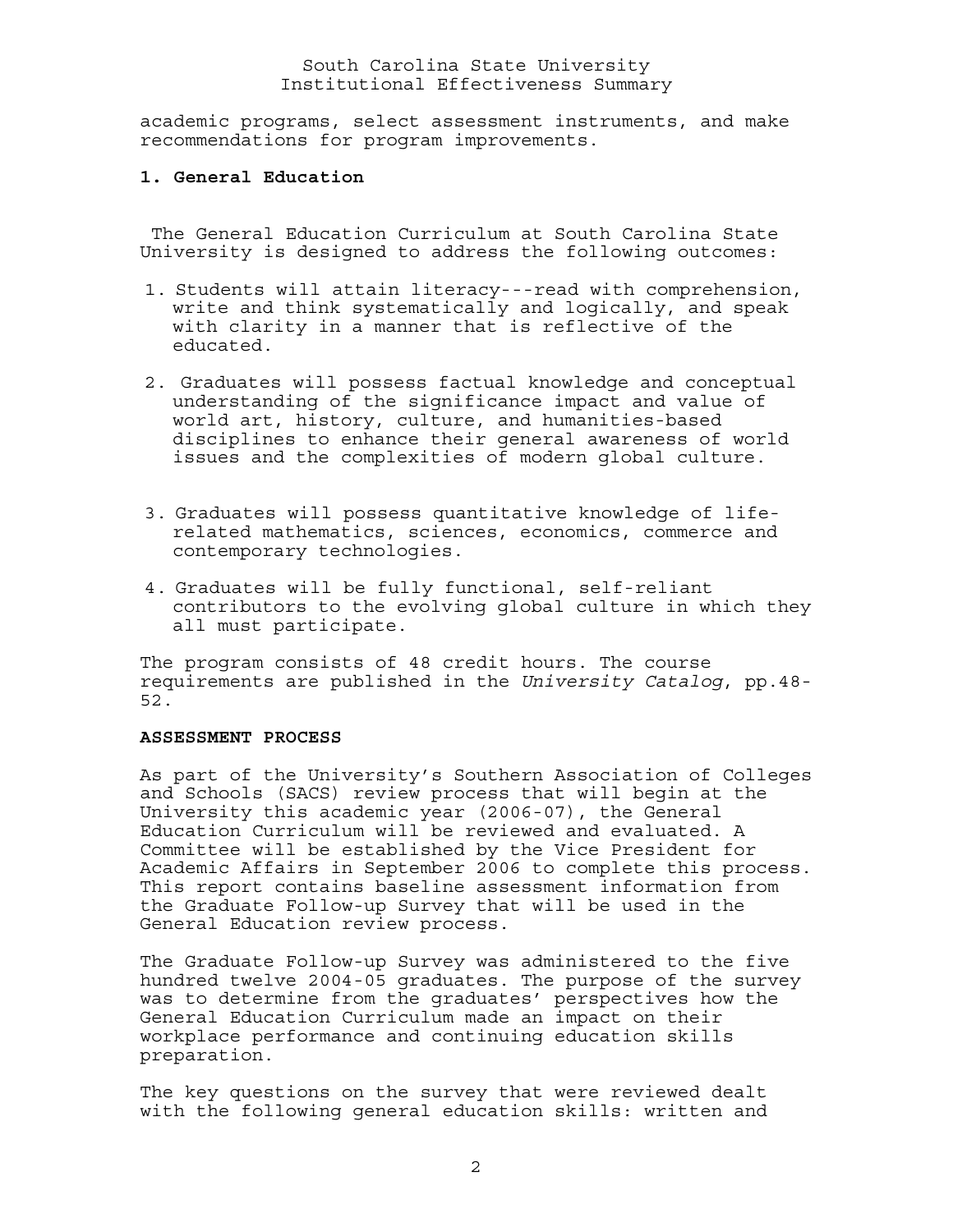oral communication, problem solving, critical thinking, leadership, and information technology. The understanding of different beliefs and cultures and working cooperatively in a group setting was also reviewed.

The demographic and number of completed surveys is described in items 1 and 2.

- 1. Four hundred and twenty-eight graduates completed surveys. Five hundred and twelve surveys were administered. This is an 80.9% response rate.
- 2. The majority of the respondents were female (68%, n= 291), while 32% (n=137) were males. Black students comprised 94 %( n=402) of the group, while 4% (n=17) were white, and 2% (n=9) other.

#### **ASSESSMENT RESULTS**

The survey results are as follows.

- 1. Ninety percent (n=385) of the graduating seniors agreed that the statements indicating improvement in the specific area of communication skills (writing, speaking, and critical thinking) were due to the General Education Curriculum and that they performed better on their jobs/in graduate school due to these skills.
- 2. Eighty-sixty percent (n=377) contributed their problem solving and understanding of computer technology skills to general education courses taken at SC State.
- 3. Seventy-eight percent (n=334) agreed their leadership skills, ability to work with different people, and working cooperatively in a group setting were improved through general education courses.
- 4. The scientific and mathematical reasoning and mathematical skills' indicators received the lowest rating by the survey respondents. Only 66% (n= 282) of the graduates agreed that the General Education Curriculum improved their skills in these areas.

USE OF RESULTS/ACTION TAKEN

In academic year 2006-2007, the Assessment Committee will identify a standardized assessment instrument to measure the effectiveness of the revised General Education Curriculum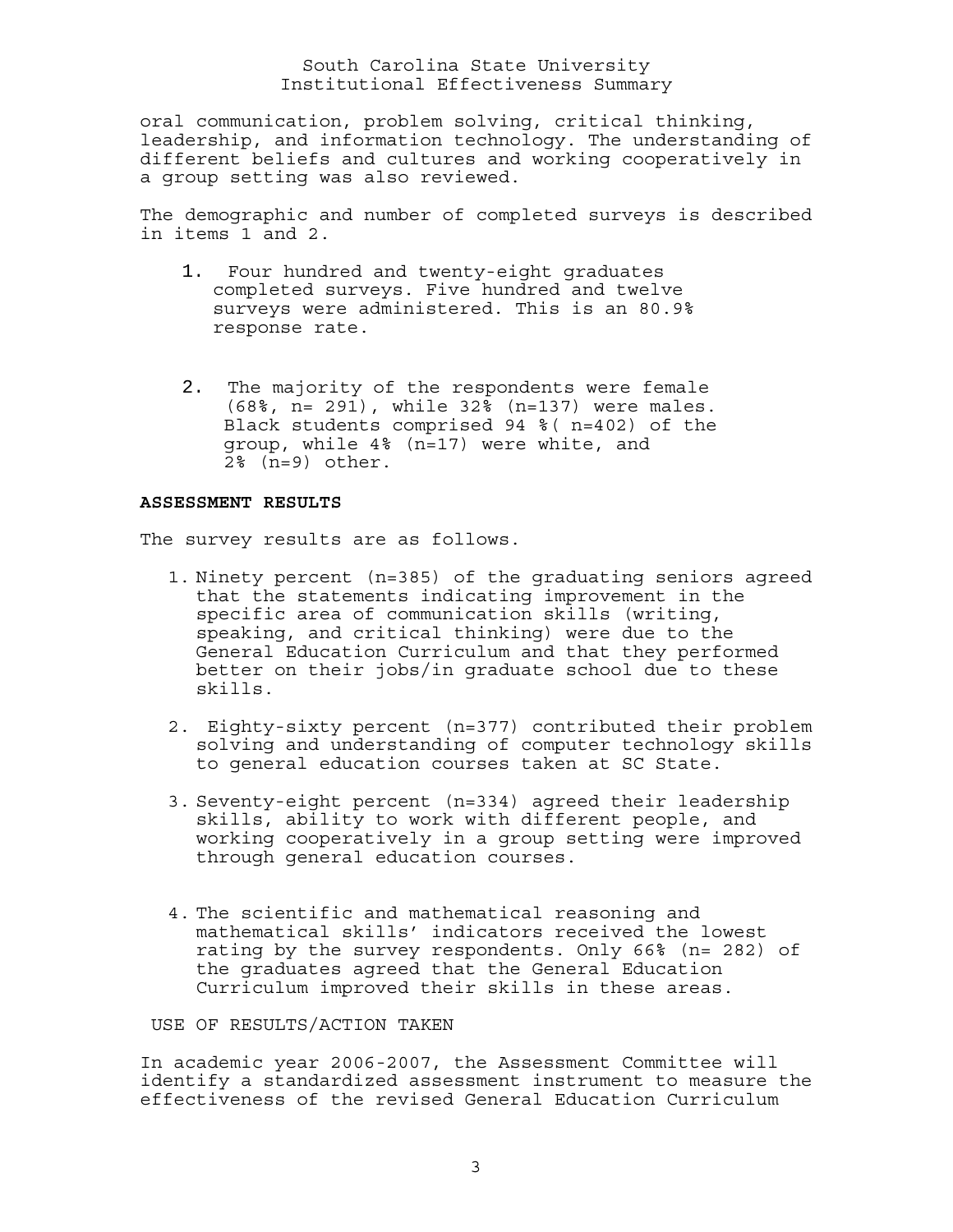and the student and graduate populations to be surveyed. The University will continue to use data from the Graduate Follow-up Survey. This data will be compared to previous years. A web based faculty designed General Education assessment tool will be administered to all fall 2006 firsttime freshmen. The assessment tool will be used to determine the baseline skills of entering students.

#### 1. **MAJORS OR CONCENTRATION**

The Vice President for Academic Affairs is developing a new review process for all SC State programs. The new system is scheduled to be implemented by the Deans' Council in spring 2007. The computer science major recently completed an ABET assessment accreditation visit; therefore, assessment data for this program is listed in this report. Other majors will be reported on in August 2007 after the program review process has been developed and implemented.

# **COMPUTER SCIENCE**

An internal assessment of the program was made by the Computer Science Accreditation Support Committee of the Industrial Advisory Council of the School of Engineering Technology and Sciences. Results of the assessment revealed that: (1) the students entering the program are prepared based on admissions standards; (2) there is a need to revise/upgrade the curriculum, labs/resources; (3) there is a need to hire more faculty and, (4) to gain additional financial support from the University.

Because of the assessment, the curriculum was revised and approved. The new curriculum was implemented. Specifically, the numbers of credit hours in the curriculum were reduced from 136 to 125. The courses CS205, CS209 and CS210 were deleted from the curriculum. Two new required courses were added to the curriculum CS300 (Computer Logic) and CS350 (Social and Ethical Implications of Computing).

Students are now required to take two science courses. These courses provide students more insight in the scientific method and allow them to better apply mathematics in the sciences. It also allows students to take computer science courses that provide a broader base of computer science knowledge. The curriculum meets the requirements of an undergraduate curriculum as required by the Association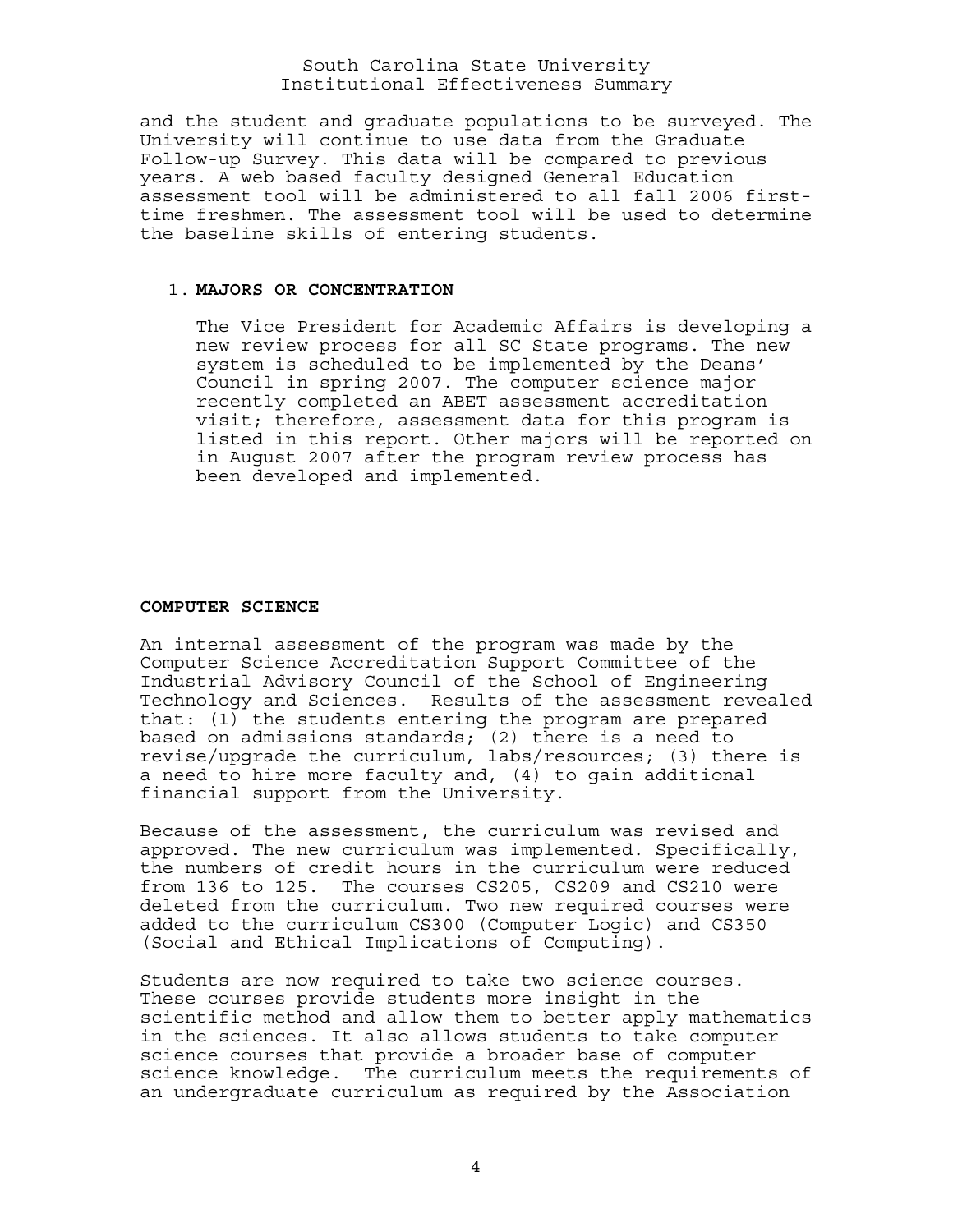of Computing Machinery and the Computing Sciences Accreditation Board.

New computer equipment was purchased. New faculty members were hired. The Computer Science program faculty members were given additional office space. The faculty teaching loads were change to meet accreditation standards.

The Department also conducted an external assessment of the program. The external evaluator reviewed faculty credentials, curricula, facilities, library resources, and institutional support. The findings are listed below.

The evaluator indicated the program strengthens are:

- 1. The computer science program attracts the best student at the University as it relates to GPA, SAT/ACT scores and other relevant factors.
- 2. The faculty provides quality instruction and is committed to developing an excellent program.
- 3. The computer science graduate placement rate is ninety-six percent.
- 4. The curriculum has been revised to meet accreditation standards.

The weaknesses of the program are:

- 1. The program needs to hire three Ph.D. Faculty to reduce heavy teaching loads and to have adequate faculty with appropriate credentials for computer science.
- 2. There is a need to reduce the number of introductory level courses that count as senior electives for graduating students.
- 3. The library resources are dated and sparse. There is a need to increase the number of computer science resources. Specifically, there are no journals in computer science. The journals from the Association for Computing Machinery IEEE Computer Society should be included in the collection.

In addition, to the internal and external assessment, the computer science program utilized student data and input to assess the program during this period. Other resources used during this period were student enrollment, placement profiles, surveys, and exit exams. For example, the Computer Science program admitted 82 computer science majors in the fall 2005. Thirteen of these students had SAT scores that exceeded 1,000. The average SAT score for this entering class of computer science majors was 880, exceeding the University's score of 840.

In an effort to measure exit competencies acquired by the graduating students, the senior comprehensive examination of computer science knowledge was administered to graduating